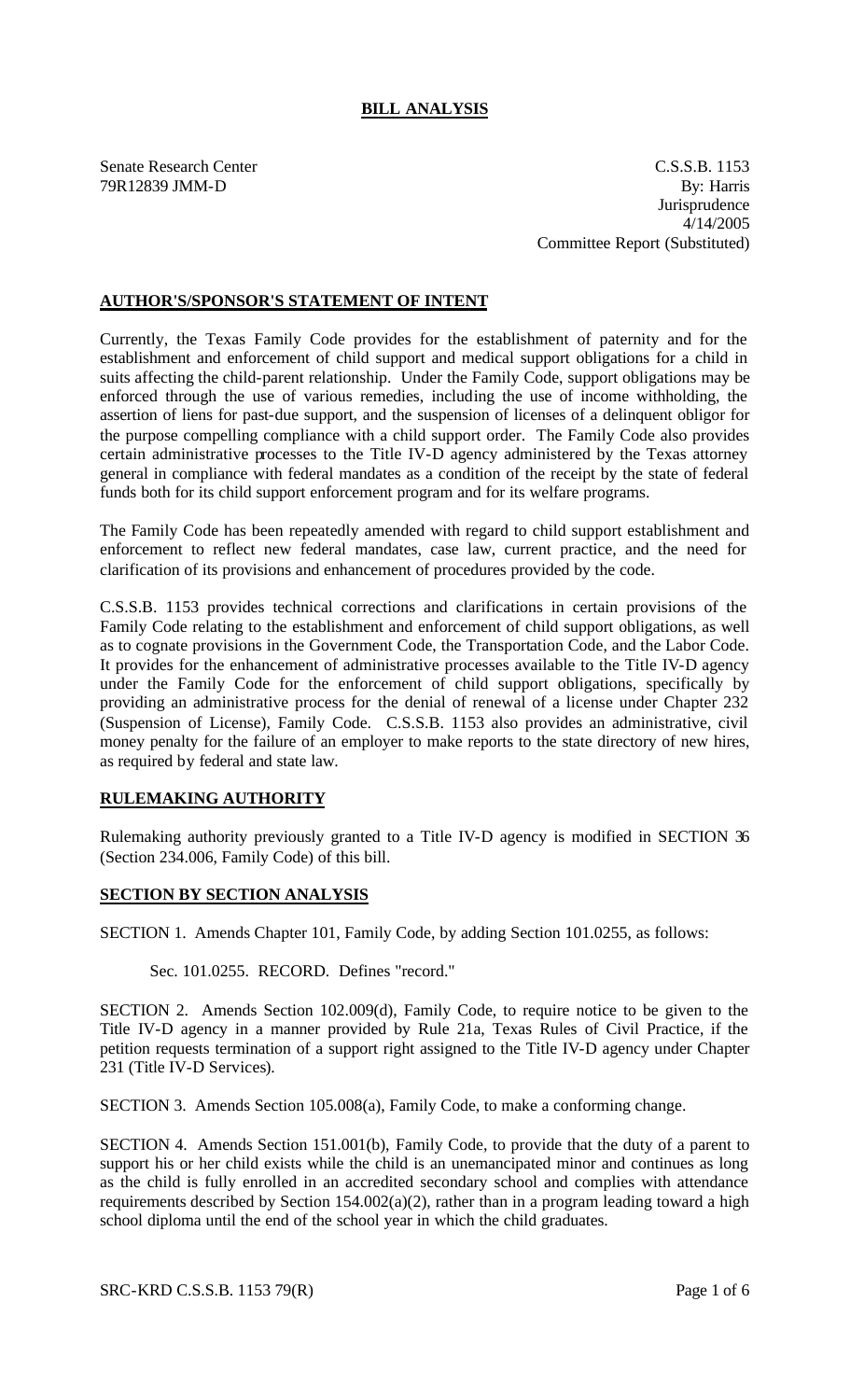SECTION 5. Amends Section 153.0071, Family Code, by adding Subsection (c-1) and amending Subsections (d) and (e), as follows:

(c-1) Authorizes the parties to agree to conduct one or more informal settlement conferences and to agree that the settlement conferences may be conducted with or without the presence of the parties' attorneys, if any.

(d) Provides that a written, rather than a mediated, settlement agreement reached at mediation or at an informal settlement conference is binding on the parties.

(e) Makes conforming changes.

SECTION 6. Amends Section 155.301(c), Family Code, to provide that except as otherwise provided by this subsection, if a transfer of continuing, exclusive jurisdiction is sought under this section, the procedures for determining and affecting a transfer of proceedings provided by this chapter apply. Requires the court to sign the order without the need for other pleadings, if the parties submit to the court an agreed order for transfer.

SECTION 7. Amends Section 156.401(b), Family Code, to authorize a support order to be modified with regard to the amount of support ordered.

SECTION 8. Amends Section 156.409, Family Code, by amending Subsection (a) and adding Subsection (a-1), as follows:

(a) Authorizes the court to modify an order providing for the support of a child to provide that the person having physical possession of the child, including a conserva tor or governmental entity, shall have the right to receive and give receipt for payments of support for the child and to hold or disburse money if the sole managing conservator of the child or the joint managing conservator who has the exclusive right to determine the primary residence of the child does not have physical possession of the child for one of several listed reasons.

(a-1) Requires the court, if the court modifies a support order under this section, to order the obligor to pay the person or entity having physical possession of the child any unpaid child support that is not subject to offset or reimbursement under Section 157.008 and that accrues after the date the sole or joint managing conservator relinquishes possession and control of the child or is incarcerated.

SECTION 9. Amends Section 157.005(a), Family Code, to provide that the court retains jurisdiction to render a contempt order for failure to comply with the child support order if the motion for enforcement is filed not later than the second anniversary, rather than six months after, the date the child becomes an adult or on which the child support obligation terminates under the order or by operation of law.

SECTION 10. Amends Section 157.065(a), Family Code, to make a conforming change.

SECTION 11. Amends Sections 157.105(a) and (c), Family Code, as follows:

(a) Requires the respondent, if taken into custody and not released on bond, to be brought before the court that issued the capias on or before the third, rather than the first, working day after the arrest.

(c) Requires a hearing on the alleged contempt to be held as soon as practicable, but not later than the seventh, rather than the fifth, day after the date that the respondent was taken into custody, if the court is not satisfied that the respondent's appearance in court can be assured and the respondent remains in custody, unless the respondent and the respondent's attorney waive the accelerated hearing.

SECTION 12. Amends Section 157.211, Family Code, to authorize the terms and conditions of community supervision to include specific requirements for the respondent, which includes the respondent submitting to a period of confinement in a county jail beginning at any time during the community supervision period, and prohibiting that the aggregate of all periods of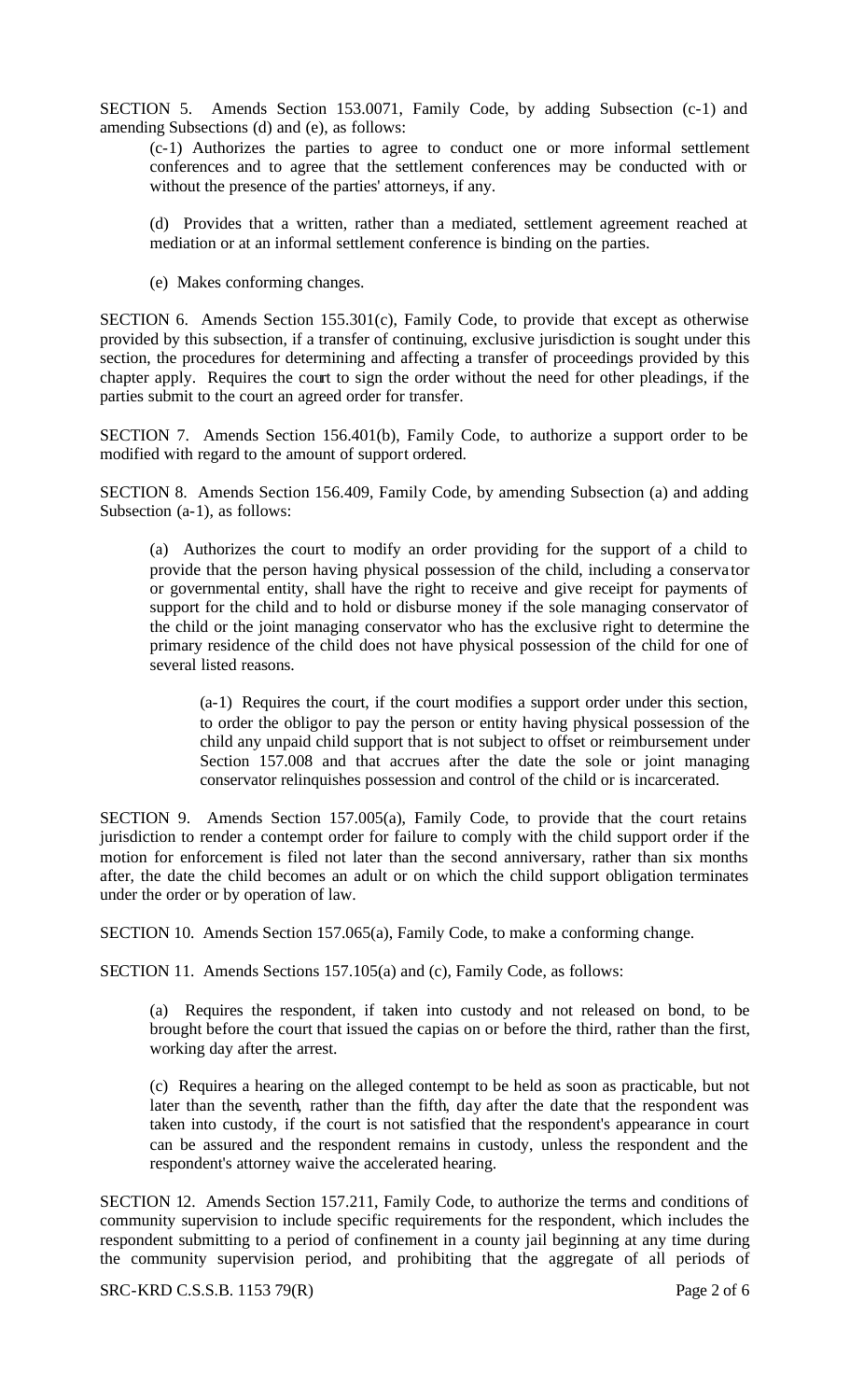confinement during the community supervision period from exceeding 180 days, if the court places the respondent on community supervision.

SECTION 13. Amends Section 157.212, Family Code, to prohibit the initial period of community supervision from exceeding 10 years. Authorizes the court to continue the community supervision until the earlier of the expiration of an additional two-year period beyond the 10 years or the date on which all child support, including arrearages and interest, has been paid.

SECTION 14. Amends Sections 157.216(a) and (b), Family Code, as follows:

(a) Requires the court to hold a hearing without a jury no later than the third, rather than on or before the first, working day after the date the respondent is arrested under Section 157.215. Makes a conforming change.

(b) Prohibits a hearing under this section from being held later than the seventh, rather than the third, working day after the date the respondent is arrested.

SECTION 15. Amends Section 157.263(c), Family Code, to require the court to render a new cumulative judgment to include as arrearages an amount equal to the amount by which the credit was reduced, if the amount of arrearages confirmed by the court reflects a credit to the obligor for support arrearages collected from a federal tax refund under 42 U.S.C. Section 664, and subsequently, the amount of that credit is reduced because the refund was adjusted because of an injured spouse claim by a jointly filing spouse, the tax return was amended, or the return was audited by the Internal Revenue Service, or for another reason permitted by law.

SECTION 16. Amends Section 157.264(b), Family Code, to require, rather than authorize, the court to render an order requiring that the obligor make periodic payments on the judgment, including by income withholding under Chapter 158 (Withholding from Earnings for Child Support), if the obligor is subject to income withholding. Deletes existing text relating to requiring the court to render an order requiring that income be withheld from the disposable earnings.

SECTION 17. Amends Section 157.269, Family Code, to provide that a court that renders an order providing for the payment of child support retains continuing jurisdiction to enforce the order, including by adjusting the amount of the periodic payments to be made by the obligor or the amount to be withheld from the obligor's disposable earnings, until all current support and medical support and child support arrearages, including interest and any applicable fees and costs, have been paid.

SECTION 18. Amends Sections 157.313(a), (c), and (e), Family Code, as follows:

(a) Requires a child support lien notice to contain, except as provided by Subsection (e), a statement that the lien attaches to all nonexempt real and personal property of the obligor that is located or recorded in the state, including any property specifically identified in the notice and any property specifically identified in the notice and any property acquired after the date of filing or delivery of the notice.

(c) Requires the lien notice to be verified, except as provided by Subsection (e).

(e) Provides that the federal form of lien notice does not require verification when used by the Title IV-D agency.

SECTION 19. Amends Section 157.317(a-1), Family Code, to provide that a lien attaches to all property owned or acquired after the date the lien notice or abstract judgment is filed with the county clerk of the county in which the property is located, with the court clerk as to property or claims in litigation, or, as to property of the obligor in the possession or control of a third party, from the date the lien notice is delivered to, rather than file with, that party.

SECTION 20. Amends Subchapter C, Chapter 158, Family Code, by adding Section 158.214, as follows:

SRC-KRD C.S.S.B. 1153 79(R) Page 3 of 6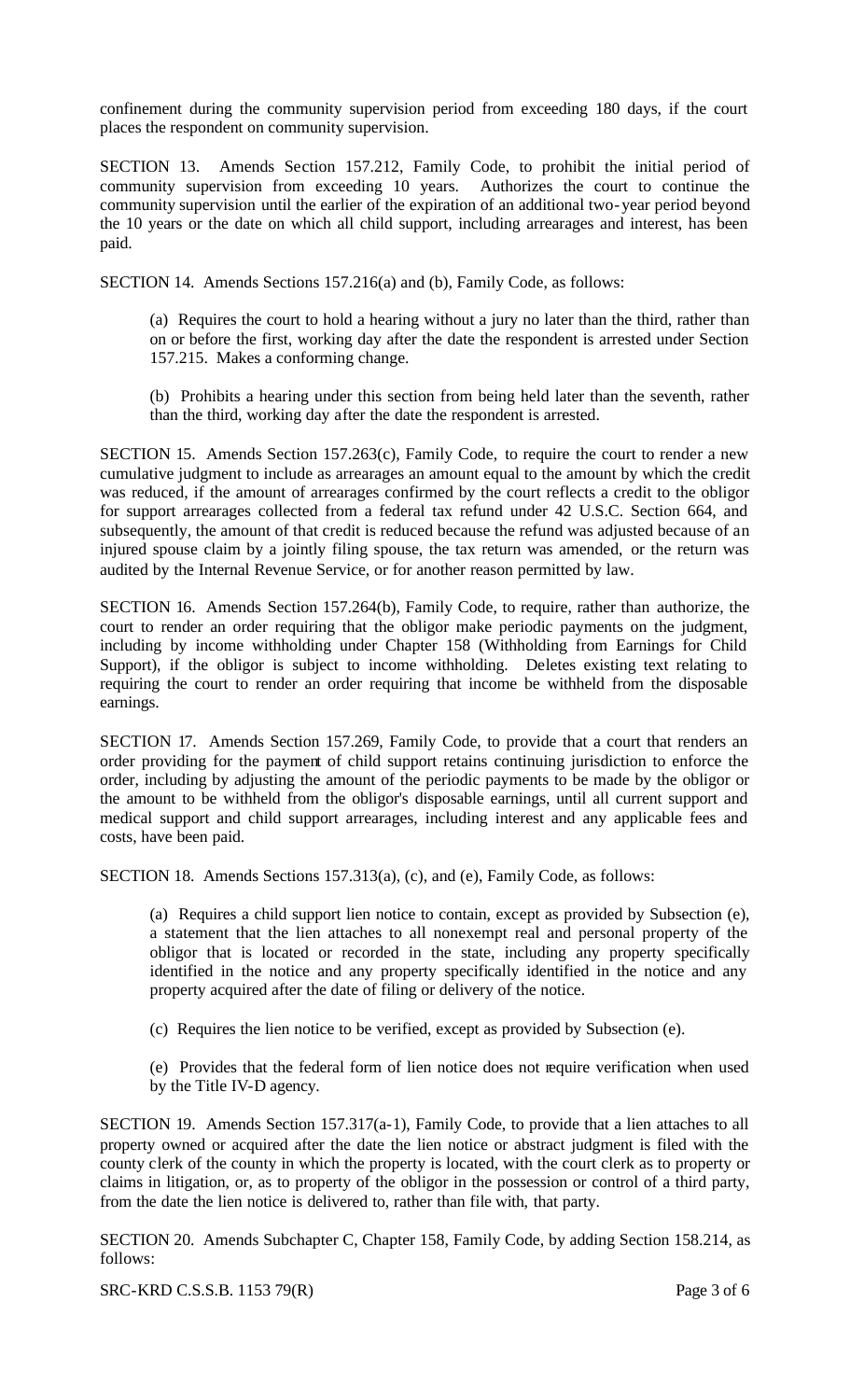Sec. 158.214. WITHHOLDING FROM SEVERANCE PAY. (a) Defines "severance pay."

(b) Requires an employer receiving an order or writ of withholding under this chapter to withhold from any severance pay owed an obligor an amount equal to the amount the employer would have withheld under the order or writ if the severance pay had been paid as the obligor's usual earnings as a current employee.

(c) Provides that the total amount that may be withheld under this section is subject to the maximum amount allowed to be withheld under Section 158.009.

SECTION 21. Amends Section 159.102(23), Family Code, to redefine "support order."

SECTION 22. Amends Section 159.316, Family Code, by adding Subsection (j), to provide that a voluntary acknowledgement of paternity, certified as a true copy, is admissible to establish parentage of the child.

SECTION 23. Amends Section 161.206, Family Code, by adding Subsection (d), to require an order rendered under this section to include specific findings.

SECTION 24. Amends Section 201.104(d), Family Code, by authorizing an associate judge to hear and render an order on a motion for postjudgment relief, including a motion for a new trial or to vacate, correct, or reform a judgment rendered by the associate judge. Prohibits an associate judge from granting postjudgment relief under Rule 306a, 316, or 329, Texas Rules of Civil Procedure, that alters or affects any judicial action taken by the referring court on the associate judge's recommendation.

SECTION 25. Amends Section 201.113, Family Code, by adding Subsection (d), to provide that Section 2252.901 (Contracts With Former or Retired Agency Employees), Government Code, does not apply to the appointment of a visiting associate judge under this Section.

SECTION 26. Amends Section 201.208, Family Code, by adding Subsection (e), to make conforming changes.

SECTION 27. Amends Section 231.202, Family Code, to require the Title IV-D agency, including a case filed under Chapter 159 (Uniform Interstate Family Support Act, for a Title IV-D case filed under this title, to pay the fee for issuance of a subpoena as provided by Section 51.318(b)(1), Government Code.

SECTION 28. Amends Section 232.001(1)-(3), Family Code, to redefine "license," "licensing authority," and "order suspending license."

SECTION 29. Amends Section 232.002, Family Code, to provide that all licensing authorities are subject to this chapter, unless otherwise restricted or exempted. Deletes existing list of qualifying entities.

SECTION 30. Amends Chapter 232, Family Code, by adding Section 232.0022, as follows:

Sec. 232.0022. SUSPENSION OF MOTOR VEHICLE REGISTRATION. Provides that the Texas Department of Transportation is the appropriate licensing authority for suspension of a motor vehicle registration under this chapter. Provides that the general registration provisions of Chapter 502 (Registration of Vehicles), Transportation Code, do not apply to the suspension or denial of a renewal of a motor vehicle registration under this chapter.

SECTION 31. Amends Section 232.004(a), Family Code, to authorize a child support agency or obligee to file a petition to suspend, as provided by this chapter, a license of an obligor who has an arrearage equal to or greater than the total support due for three months, rather than 90 days, under a support order.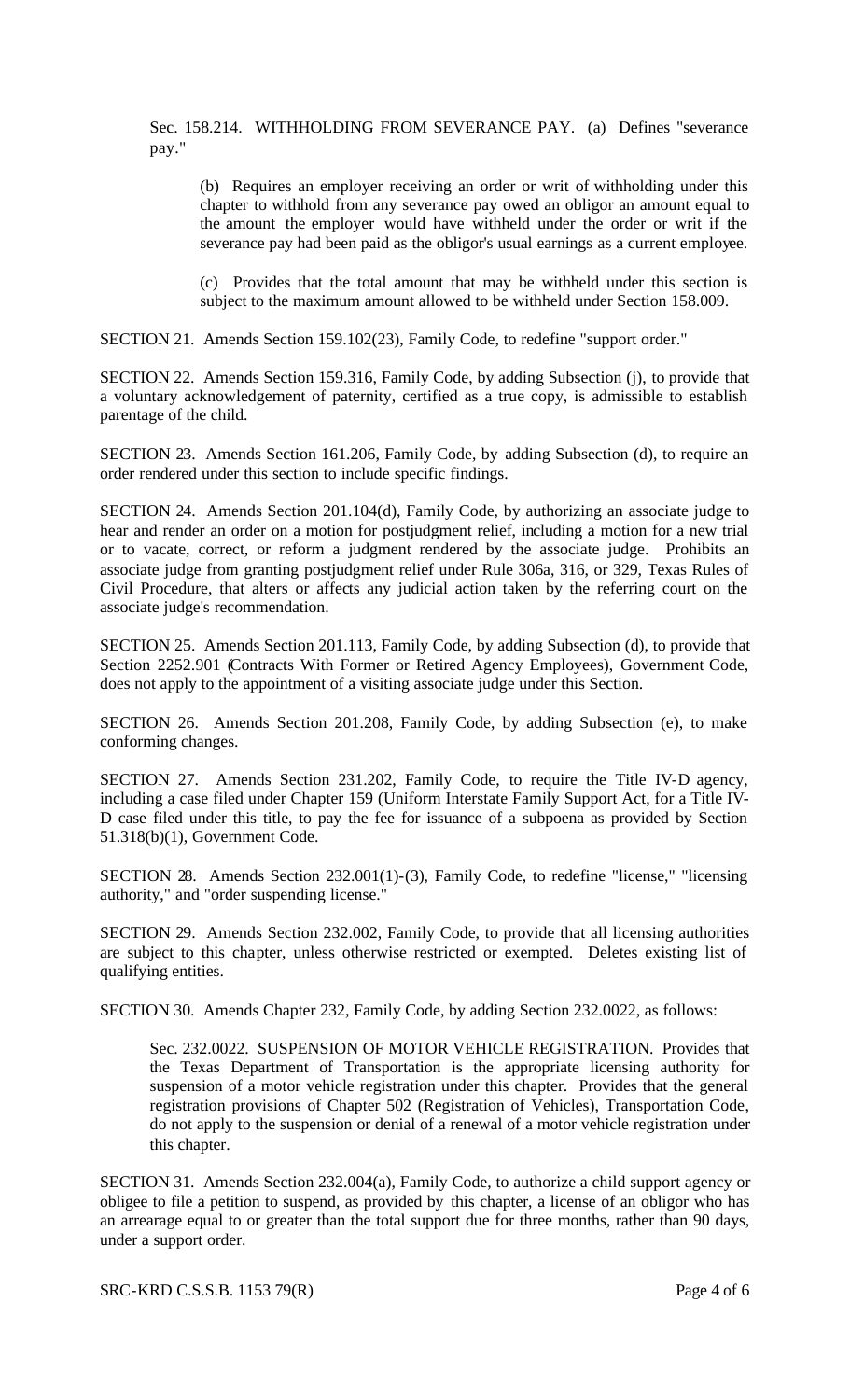SECTION 32. Amends Sections 232.006(b) and (c), Family Code, as follows:

(b) Authorizes a notice under this section to be served in a specific manner.

Requires the notice to contain a specific prominently displayed statement in boldfaced type, capital letters, or underlined. Amends said notice.

SECTION 33. Amends Chapter 232, Family Code, by adding Section 232.0135, as follows:

Sec. 232.0135. DENIAL OF LICENSE RENEWAL. (a) Authorizes the Title IV-D agency to provide a licensing authority (authority) with information concerning an obligor who has failed to pay child support for six months or more.

(b) Requires a licensing authority that receives the information described by Subsection (a) to refuse to accept an application for renewal of the license of the obligor until the authority is notified by the Title IV-D agency that the obligor has satisfied specific requirements.

(c) Requires the Title IV-D agency, on providing a licensing authority with the information described by Subsection (a), to immediately notify the obligor by first class mail that the information has been provided and of the steps the obligor must take to prevent the denial by the authority of an application for license renewal or to permit the authority to accept the obligor's application for renewal.

(d) Authorizes an obligor receiving notice under Subsection (c) to request a review by the Title IV-D agency to resolve any issue in dispute regarding the identity of the obligor or the existence or amount of child support arrearages. Requires the Title IV-D agency to provide an opportunity for a review, either by telephone or in person, as appropriate to the circumstances. Authorizes the Title IV-D agency, after the review, if appropriate, to notify the licensing authority that it is authorized to accept the obligor's application for renewal of license. Authorizes the obligor, if the Title IV-D agency and the obligor fail to resolve any issue in dispute, no later than the 30th day after the date of receiving notice of the Title IV-D agency's determination from the review, to file a motion with the court to direct the licensing authority to accept the obligor's application for renewal of license and request a hearing on the motion. Prohibits the obligor's application for license renewal from being accepted by the licensing authority until the court rules on the motion.

(e) Authorizes the Title IV-D agency, if an obligor enters into a repayment agreement with the Title IV-D agency under this section, to incorporate the agreement in an order to be filed with and confirmed by the court in the manner provided for agreed orders under Chapter 233 (Child Support Review Process to Establish or Enforce Support Obligations).

SECTION 34. Amends Section 232.014, Family Code, to authorize a licensing authority to charge a fee to an individual who is the subject of an order suspending license or of an action by the Title IV-D agency to deny renewal of license in an amount sufficient to recover the administrative costs incurred by the authority under this chapter. Prohibits the amount charged from exceeding the actual costs incurred.

SECTION 35. Amends Section 234.001(c), Family Code, to require the state disbursement unit to maintain the records of child support payments made through the state disbursement unit and make available specific information to a local registry each day in a manner determined by the Title IV-D agency.

SECTION 36. Amends Section 234.006, Family Code, as follows:

Sec. 234.006. New heading: RULEMAKING. Deletes reference to the Title IV-D agency cooperating with the work group to adopt rules.

SRC-KRD C.S.S.B. 1153 79(R) Page 5 of 6